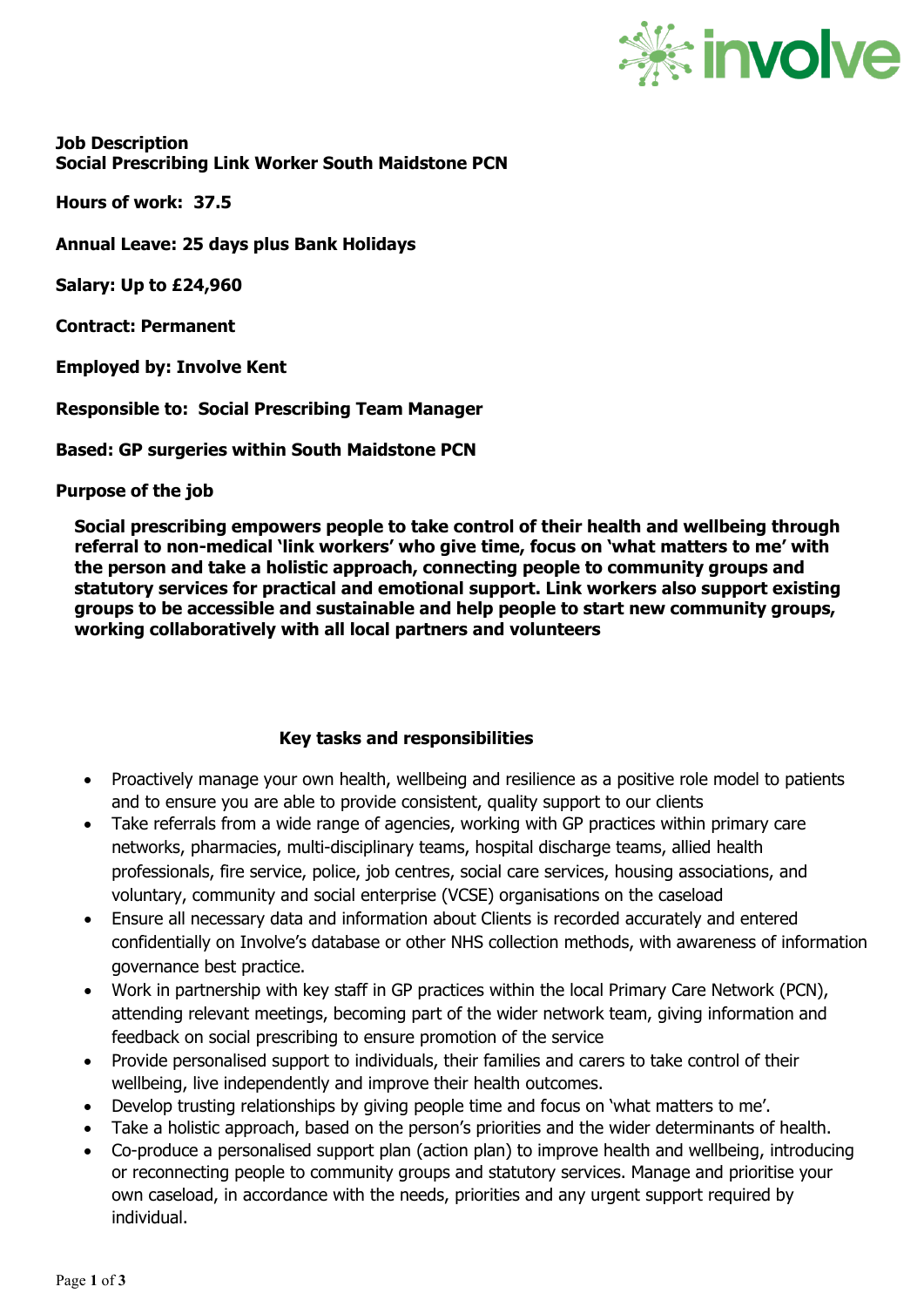

- Accept referrals for people with health conditions (including common mental health conditions, obesity, diabetes, respiratory conditions, mobility issues and sensory impairment) who wish to benefit from community support, focusing on people who are isolated. This includes self-referrals and online enquiries.
- Proactively contact and engage with the local agencies to encourage referrals and to promote selfreferrals.
- Motivate, empower and encourage people to take positive action to improve their health and wellbeing, by connecting with others, attending groups, promoting self-care, volunteering, accessing advice and information and support services.
- Work with people in a supportive, holistic way focussing on strength-based assessment to address practical and psychological barriers, such as lack of transport, low confidence and social isolation, to co-produce a solution
- Refer people back to other health professionals/agencies, when the person has needs beyond the scope of the link worker role – e.g. when there is a mental health need requiring a qualified practitioner
- Support people to choose appropriate community activities to support their wellbeing, such as exercise groups, self-help groups, debt advice, community gardening; and many other opportunities.
- Seek opportunities and activities in the local area which people could benefit from, such as local community groups, make contact and engage them in the service
- Confirm that the appropriate SNOMED codes are used on EMIS/Vision/System One with awareness of information governance best practice.
- Use recognised tools with patients to track improvements in their health and wellbeing using ONS scales of Wellbeing. Work with GP practices to review data on GP appointments and hospital admissions to track statistical improvements at practices.
- Recruit volunteers to support the service locally. Engage with Patient Participation Groups, existing community groups, patients and staff to promote volunteer opportunities
- With Involve colleagues, provide volunteer training and induction.
- Coordinate volunteers to help deliver the service and match them with patients, to provide support such as driving isolated patients to activities, administration and communication with patients, mentoring and befriending and addressing minor issues or problems.
- Work closely with partners particularly Community Navigators and One You advisors, to ensure support for patients is complementary and people access the right service for their needs.
- Any other tasks and responsibilities that may be identified as necessary as the service evolves and develops